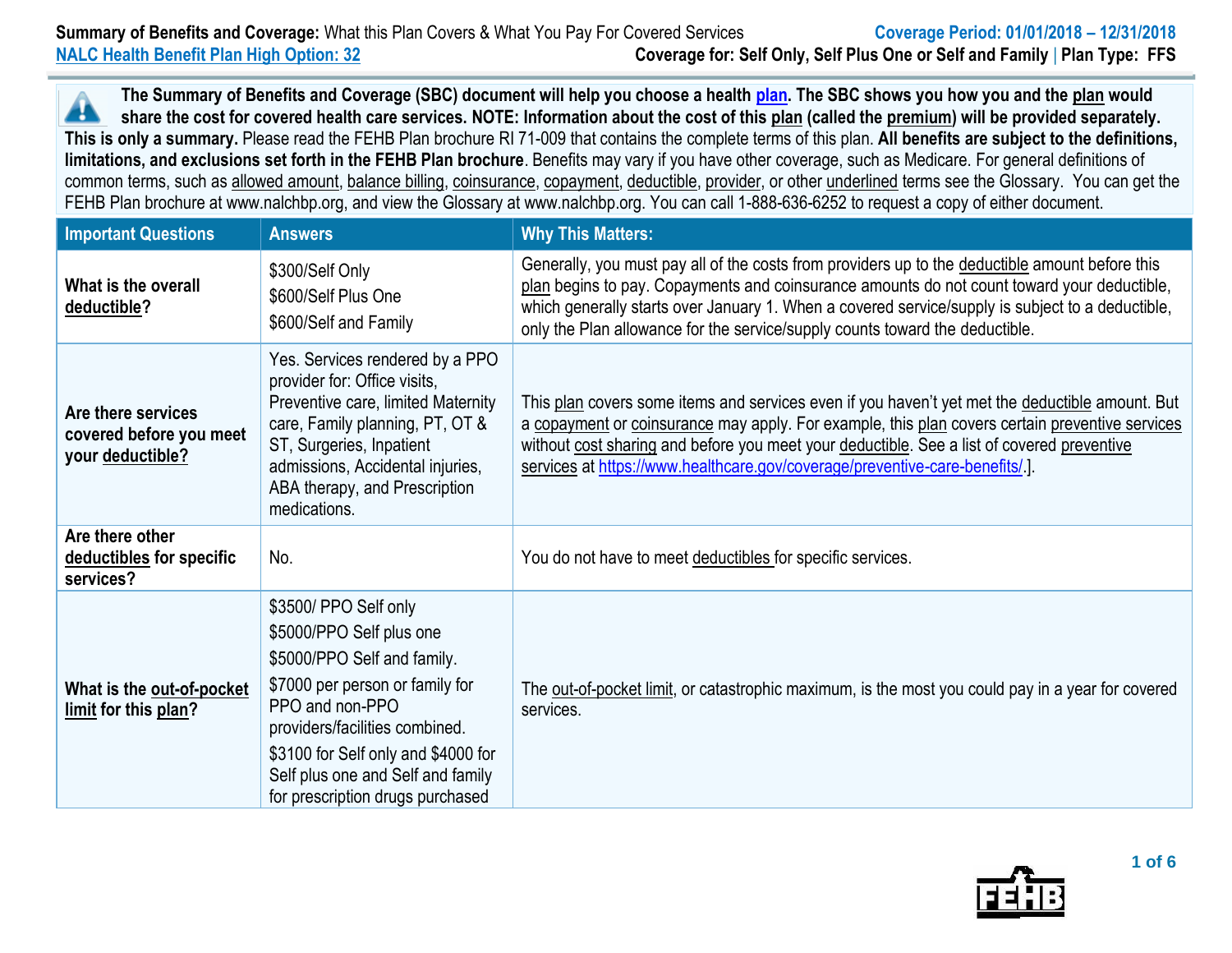|                                                     | at a network retail pharmacy or by<br>mail order.                                                                                                               |                                                                                                                                                                                                                                                                                                                                                                                                                                                                                  |
|-----------------------------------------------------|-----------------------------------------------------------------------------------------------------------------------------------------------------------------|----------------------------------------------------------------------------------------------------------------------------------------------------------------------------------------------------------------------------------------------------------------------------------------------------------------------------------------------------------------------------------------------------------------------------------------------------------------------------------|
| What is not included in<br>the out-of-pocket limit? | Premiums, balance-billed<br>amounts, health care this Plan<br>does not cover, co-insurance for<br>skilled nursing care, penalties for<br>failure to precertify. | Even though you pay these expenses, they don't count toward the out-of-pocket limit.                                                                                                                                                                                                                                                                                                                                                                                             |
| Will you pay less if you<br>use a network provider? | Yes. See www.nalchbp.org or call<br>1-877-220-6252 for a list of<br>network providers.                                                                          | This plan uses a provider network. You will pay less if you use a provider in the plan's network.<br>You will pay the most if you use an out-of-network provider, and you might receive a bill from a<br>provider for the difference between the provider's charge and what your plan pays (balance<br>billing). Be aware, your network provider might use an out-of-network provider for some services<br>(such as lab work). Check with your provider before you get services. |
| Do you need a referral to<br>see a specialist?      | No.                                                                                                                                                             | You can see a specialist you choose without a referral.                                                                                                                                                                                                                                                                                                                                                                                                                          |

All **copayment** and **coinsurance** costs shown in this chart are after your **deductible** has been met, if a **deductible** applies.  $\blacktriangle$ 

|                                                              |                                                     | <b>What You Will Pay</b>                            |                                                                                                 |                                                                                             |  |
|--------------------------------------------------------------|-----------------------------------------------------|-----------------------------------------------------|-------------------------------------------------------------------------------------------------|---------------------------------------------------------------------------------------------|--|
| <b>Common</b><br><b>Medical Event</b>                        | <b>Services You May Need</b>                        | <b>Network Provider</b><br>(You will pay the least) | <b>Out-of-Network Provider</b><br>(You will pay the most,<br>plus you may be balance<br>billed) | <b>Limitations, Exceptions, &amp; Other Important</b><br><b>Information</b>                 |  |
| If you visit a health<br>care provider's office<br>or clinic | Primary care visit to treat an<br>injury or illness | \$20/visit                                          | 30% coinsurance                                                                                 | No deductible when services are rendered by<br>a PPO provider.                              |  |
|                                                              | Specialist visit                                    | \$20/visit                                          | 30% coinsurance                                                                                 |                                                                                             |  |
|                                                              | Preventive care/screening/<br>immunization          | No charge                                           | 30% coinsurance                                                                                 |                                                                                             |  |
| If you have a test                                           | Diagnostic test (x-ray, blood<br>work)              | 15% coinsurance                                     | 30% coinsurance                                                                                 | You pay nothing when LabCorp or Quest<br>Diagnostics performs your covered lab<br>services. |  |
|                                                              | Imaging (CT/PET scans, MRIs)                        | 15% coinsurance                                     | 30% coinsurance                                                                                 | Precertification required. Failure to precert may<br>result in denial of benefits.          |  |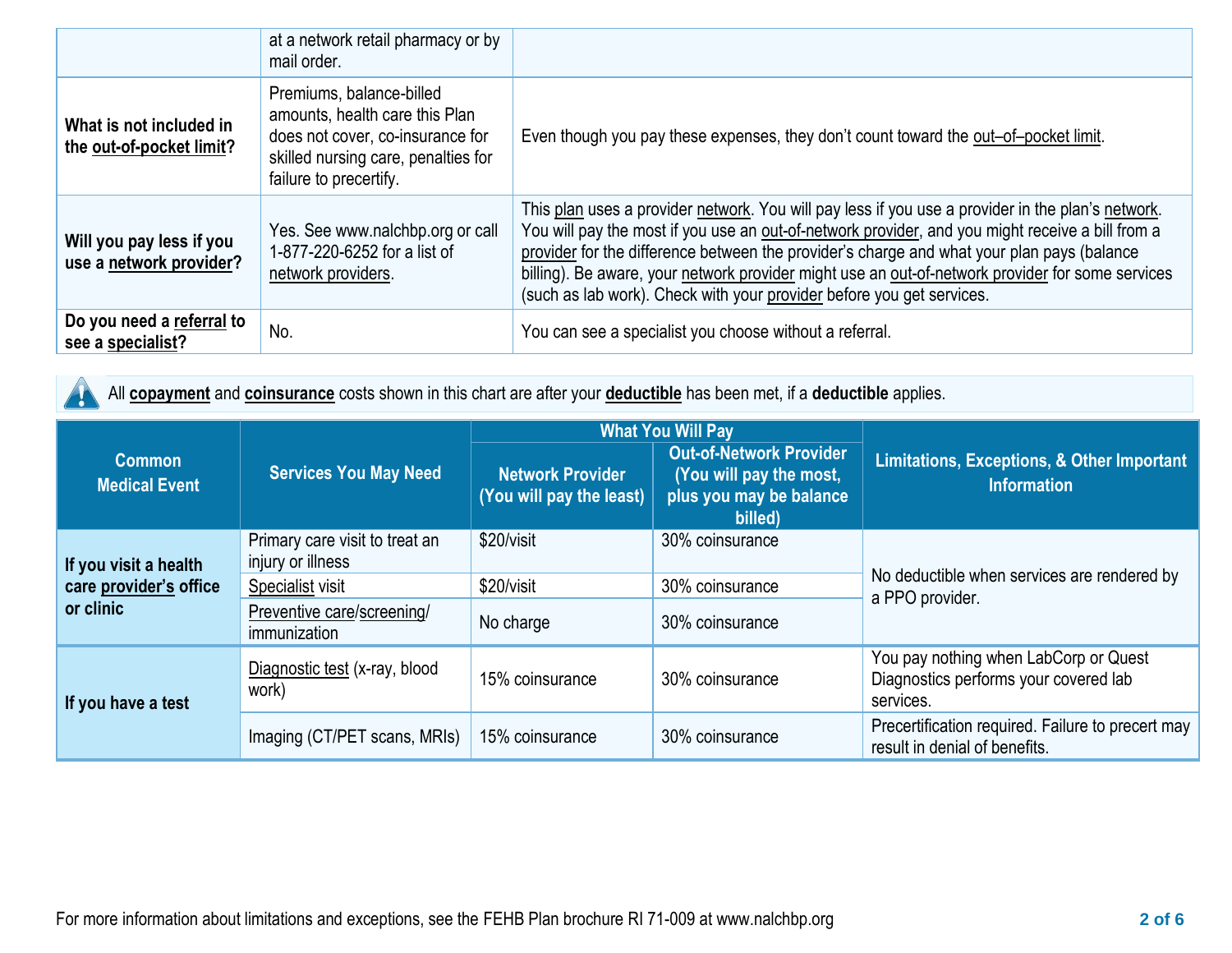|                                                                                    |                                                   | <b>What You Will Pay</b>                                               |                                                                                                 |                                                                                                                                                                                                                       |  |
|------------------------------------------------------------------------------------|---------------------------------------------------|------------------------------------------------------------------------|-------------------------------------------------------------------------------------------------|-----------------------------------------------------------------------------------------------------------------------------------------------------------------------------------------------------------------------|--|
| <b>Common</b><br><b>Medical Event</b>                                              | <b>Services You May Need</b>                      | <b>Network Provider</b><br>(You will pay the least)                    | <b>Out-of-Network Provider</b><br>(You will pay the most,<br>plus you may be balance<br>billed) | <b>Limitations, Exceptions, &amp; Other Important</b><br><b>Information</b>                                                                                                                                           |  |
| If you need drugs to                                                               | Generic drugs                                     | Network retail: 20%<br>coinsurance. Mail order:<br>\$12/90-day supply. | 45% coinsurance                                                                                 | You may obtain up to a 30-day fill plus one<br>refill at network retail. You may purchase a<br>90-day supply at a CVS Caremark® Pharmacy<br>and pay the mail order copayment.<br>All compound drugs, anti-narcolepsy, |  |
| treat your illness or<br>condition<br>More information about                       | Preferred brand drugs                             | Network retail: 30%<br>coinsurance. Mail order:<br>\$65/90-day supply. | 45% coinsurance                                                                                 |                                                                                                                                                                                                                       |  |
| prescription drug<br>coverage is available at<br>www.[insert].com                  | Non-preferred brand drugs                         | Network retail: 45%<br>coinsurance. Mail order:<br>\$80/90-day supply. | 45% coinsurance                                                                                 | ADD/ADHD, certain analgesics, and opioid<br>medications require authorization.                                                                                                                                        |  |
|                                                                                    | Specialty drugs                                   | \$150/30-day supply<br>\$250/60-day supply<br>\$350/90-day supply      | Not covered                                                                                     | Prior approval required. Failure to obtain prior<br>approval may result in a denial of benefits.                                                                                                                      |  |
| If you have outpatient<br>surgery                                                  | Facility fee (e.g., ambulatory<br>surgery center) | 15% coinsurance                                                        | 35% coinsurance                                                                                 | None                                                                                                                                                                                                                  |  |
|                                                                                    | Physician/surgeon fees                            | 15% coinsurance                                                        | 30% coinsurance                                                                                 | Prior authorization is required for spinal<br>surgery.                                                                                                                                                                |  |
|                                                                                    | Emergency room care                               | 15% coinsurance                                                        | 15% coinsurance                                                                                 | Coinsurance does not apply to services<br>received within 72 hours of an accidental injury<br>as defined by the brochure.                                                                                             |  |
| If you need immediate<br>medical attention                                         | <b>Emergency medical</b><br>transportation        | 15% coinsurance                                                        | 30% coinsurance                                                                                 |                                                                                                                                                                                                                       |  |
|                                                                                    | Urgent care                                       | \$20 copayment                                                         | 30% coinsurance                                                                                 |                                                                                                                                                                                                                       |  |
| If you have a hospital<br>stay                                                     | Facility fee (e.g., hospital room)                | \$200 copayment per<br>admission                                       | \$350 copayment per<br>admission and 30%<br>coinsurance                                         | No deductible. Precertification required. \$500<br>penalty for failure to precert.                                                                                                                                    |  |
|                                                                                    | Physician/surgeon fees                            | 15% coinsurance                                                        | 30% coinsurance                                                                                 | Prior authorization is required for spinal<br>surgery and organ/tissue transplants.                                                                                                                                   |  |
| If you need mental<br>health, behavioral<br>health, or substance<br>abuse services | <b>Outpatient services</b>                        | 15% coinsurance                                                        | 30% coinsurance                                                                                 | Certain outpatient services require prior<br>authorization.                                                                                                                                                           |  |
|                                                                                    | Inpatient services                                | \$200 copayment per<br>admission                                       | \$350 copayment per<br>admission and 30%<br>coinsurance                                         | No deductible. Precertification required. \$500<br>penalty for failure to precert.                                                                                                                                    |  |
|                                                                                    | Office visits                                     | No charge                                                              | 30% coinsurance                                                                                 | No deductible when services are rendered by                                                                                                                                                                           |  |
| If you are pregnant                                                                | Childbirth/delivery professional<br>services      | No charge                                                              | 30% coinsurance                                                                                 | a PPO provider.                                                                                                                                                                                                       |  |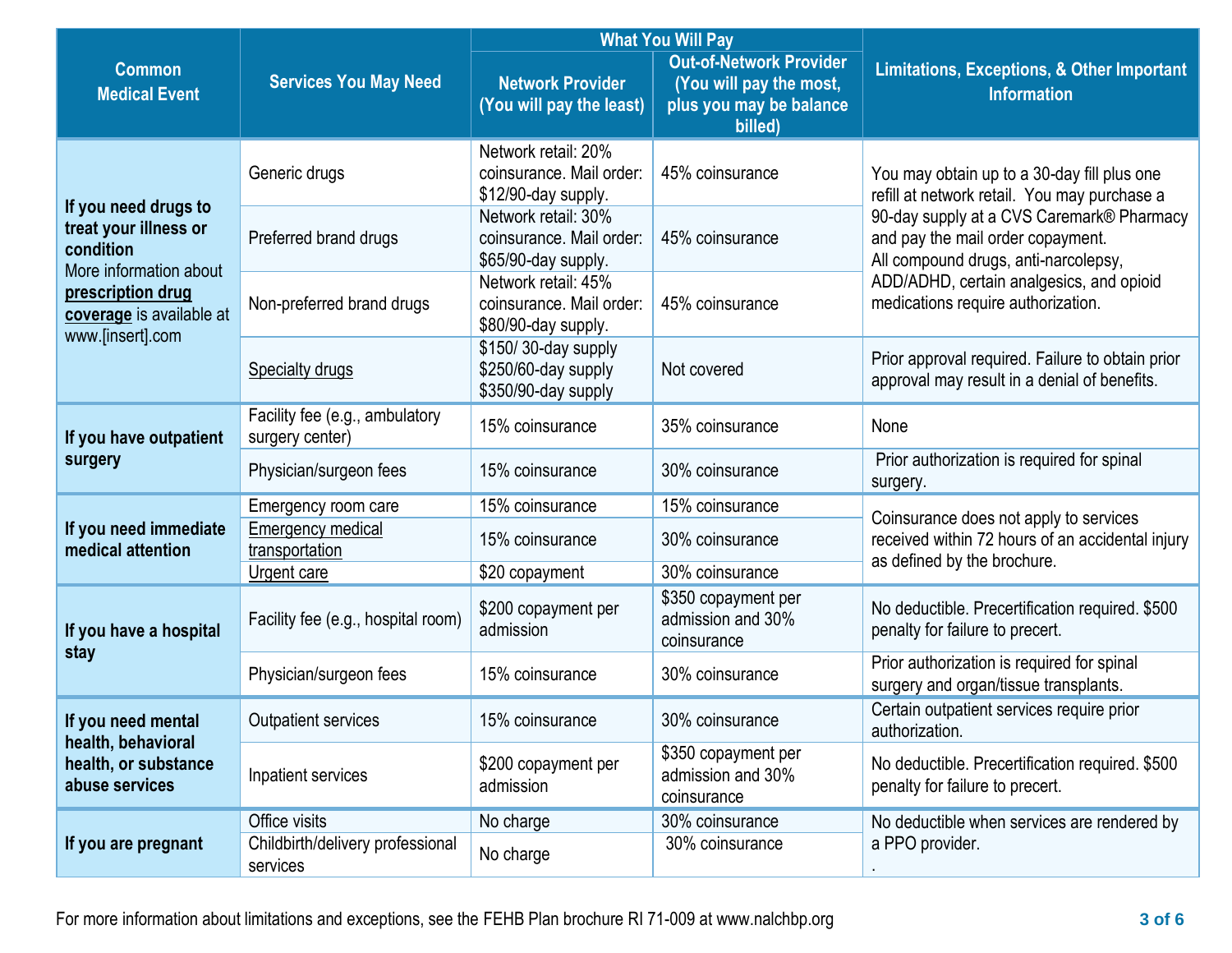|                                           |                                          | <b>What You Will Pay</b>                            |                                                                                                 |                                                                              |  |
|-------------------------------------------|------------------------------------------|-----------------------------------------------------|-------------------------------------------------------------------------------------------------|------------------------------------------------------------------------------|--|
| <b>Common</b><br>Medical Event            | <b>Services You May Need</b>             | <b>Network Provider</b><br>(You will pay the least) | <b>Out-of-Network Provider</b><br>(You will pay the most,<br>plus you may be balance<br>billed) | <b>Limitations, Exceptions, &amp; Other Important</b><br><b>Information</b>  |  |
|                                           | Childbirth/delivery facility<br>services | No charge                                           | \$350 copayment, 30%<br>coinsurance                                                             |                                                                              |  |
|                                           | Home health care                         | 15% coinsurance                                     | 30% coinsurance                                                                                 | Limited to 2 hours per day up to 50 days per<br>calendar year.               |  |
|                                           | <b>Rehabilitation services</b>           | \$20 per visit                                      | 30% coinsurance                                                                                 | Limited to combined 75 visits per year                                       |  |
| If you need help<br>recovering or have    | <b>Habilitation services</b>             | \$20 per visit                                      | 30% coinsurance                                                                                 |                                                                              |  |
| other special health<br>needs             | Skilled nursing care                     | Not covered                                         | Not covered                                                                                     | Limited benefit to individuals who have<br>Medicare A as their primary payor |  |
|                                           | Durable medical equipment                | 15% coinsurance                                     | 30% coinsurance                                                                                 | Prior approval required                                                      |  |
|                                           | Hospice services                         | 15% coinsurance                                     | 30% coinsurance                                                                                 | Limited to 30 days annually for<br>inpatient/outpatient hospice              |  |
| If your child needs<br>dental or eye care | Children's eye exam                      | No charge                                           | 30% coinsurance                                                                                 | Limited vision screening as recommended by<br><b>Bright Futures/AAP</b>      |  |
|                                           | Children's glasses                       | Not covered                                         | Not covered                                                                                     | Limit-one pair after ocular injury or intraocular<br>surgery                 |  |
|                                           | Children's dental check-up               | Not covered                                         | Not covered                                                                                     |                                                                              |  |

## **Excluded Services & Other Covered Services:**

| Services Your Plan Generally Does NOT Cover (Check your plan's FEHB brochure for more information and a list of any other excluded services.)             |                                                                                                                                     |                                                                                                                        |  |  |
|-----------------------------------------------------------------------------------------------------------------------------------------------------------|-------------------------------------------------------------------------------------------------------------------------------------|------------------------------------------------------------------------------------------------------------------------|--|--|
| Cosmetic surgery (except for repair from an<br>accidental injury, correction of a congenital<br>anomaly or breast reconstruction following<br>mastectomy) | Dental care<br>$\bullet$<br>Long-term care<br>$\bullet$<br>Routine eye care<br>$\bullet$                                            |                                                                                                                        |  |  |
|                                                                                                                                                           | Other Covered Services (Limitations may apply to these services. This isn't a complete list. Please see your plan's FEHB brochure.) |                                                                                                                        |  |  |
| Acupuncture<br><b>Bariatric surgery</b><br>Chiropractic care<br>Hearing aids                                                                              | Infertility treatment<br>Non-emergency care when traveling outside the<br>U.S.                                                      | Private duty nursing (except when inpatient or<br>related to hospice care)<br>Routine foot care<br>Weight loss program |  |  |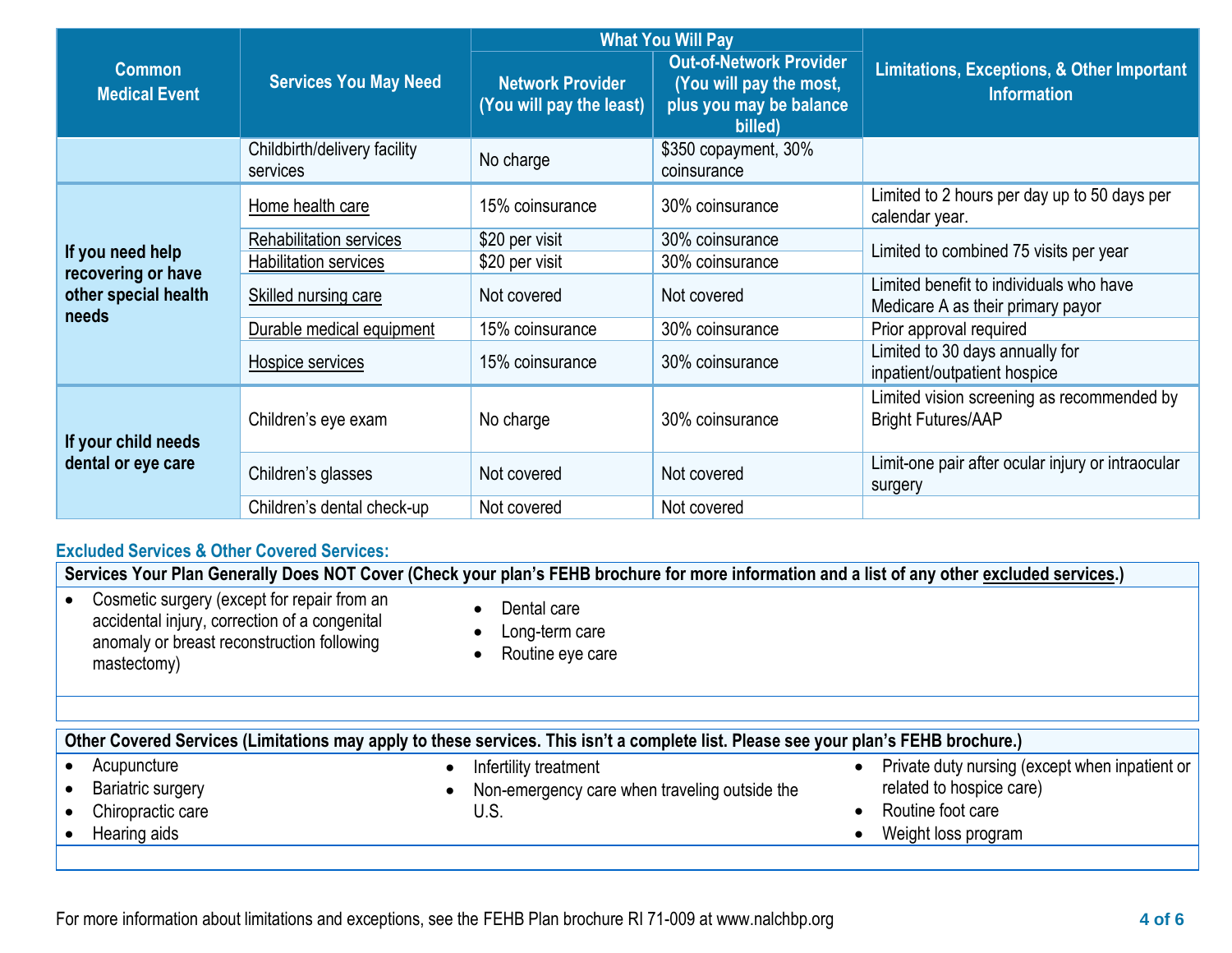**Your Rights to Continue Coverage:** You can get help if you want to continue your coverage after it ends. See the FEHB Plan brochure, contact your HR office/retirement system, contact your plan at 888-636-6252 or visit [www.opm.gov.insure/health](http://www.opm.gov.insure/health)**.** Generally, if you lose coverage under the plan, then, depending on the circumstances, you may be eligible for a 31-day free extension of coverage, a conversion policy (a non-FEHB individual policy), spouse equity coverage, or receive temporary continuation of coverage (TCC). Other coverage options may be available to you too, including buying individual insurance coverage through the Health Insurance Marketplace. For more information about the Marketplace, visit [www.HealthCare.gov](http://www.healthcare.gov/) or call 1-800-318-2596.

Your Grievance and Appeals Rights: If you are dissatisfied with a denial of coverage for claims under your plan, you may be able to appeal. For information about your appeal rights please see Section 3, "How you get care," and Section 8 "The disputed claims process," in your plan's FEHB brochure. If you need assistance, you can contact: NALC Health Benefit Plan at 888-636-6252.

## **Does this plan provide Minimum Essential Coverage? Yes**

If you don't have Minimum Essential Coverage for a month, you'll have to make a payment when you file your tax return unless you qualify for an exemption from the requirement that you have health coverage for that month.

## **Does this plan meet the Minimum Value Standards? Yes**

If your plan doesn't meet the Minimum Value Standards, you may be eligible for a premium tax credit to help you pay for a plan through the Marketplace.

## **Language Access Services:**

[Spanish (Español): Para obtener asistencia en Español, llame al 888-636-6252. [Tagalog (Tagalog): Kung kailangan ninyo ang tulong sa Tagalog tumawag sa 888-636-6252. [Chinese (中文): 如果需要中文的帮助,请拨打这个号码 888-636-6252. [Navajo (Dine): Dinek'ehgo shika at'ohwol ninisingo, kwiijigo holne' 888-636-6252. ––––––––––––––––––––––*To see examples of how this plan might cover costs for a sample medical situation, see the next section.–––––––––––*–––––––––––